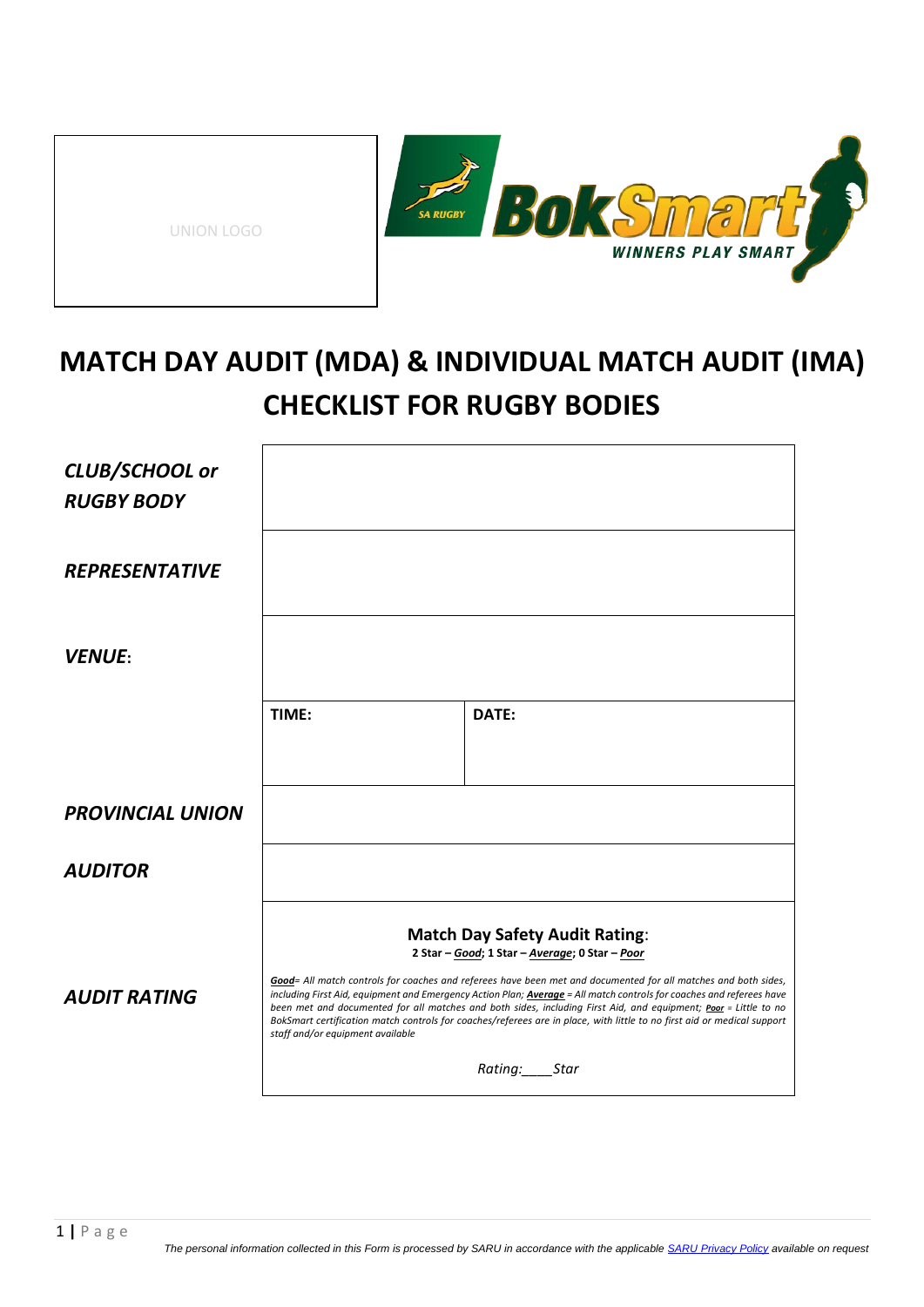|                                                                | <b>MATCH NUMBER:</b>           |                                                                                         |                                      | (https://check.boksmart.com & https://agebanding.boksmart.com)                                                                                                                                                                                   |           |                                  |                                                                                                                                                                                                                                                                                                                                                                                                                  |       |  |
|----------------------------------------------------------------|--------------------------------|-----------------------------------------------------------------------------------------|--------------------------------------|--------------------------------------------------------------------------------------------------------------------------------------------------------------------------------------------------------------------------------------------------|-----------|----------------------------------|------------------------------------------------------------------------------------------------------------------------------------------------------------------------------------------------------------------------------------------------------------------------------------------------------------------------------------------------------------------------------------------------------------------|-------|--|
| Field:                                                         |                                |                                                                                         | Competition/                         |                                                                                                                                                                                                                                                  |           |                                  |                                                                                                                                                                                                                                                                                                                                                                                                                  |       |  |
|                                                                |                                |                                                                                         | Age Grade:                           |                                                                                                                                                                                                                                                  |           |                                  |                                                                                                                                                                                                                                                                                                                                                                                                                  |       |  |
| <b>HOME TEAM:</b>                                              |                                |                                                                                         | <b>VS OPPOSING TEAM:</b>             |                                                                                                                                                                                                                                                  |           |                                  |                                                                                                                                                                                                                                                                                                                                                                                                                  |       |  |
| <b>Match Referee:</b>                                          |                                |                                                                                         |                                      | BokSmart Code Referee (BS-number): $\rightarrow$                                                                                                                                                                                                 |           |                                  |                                                                                                                                                                                                                                                                                                                                                                                                                  |       |  |
| <b>BokSmart</b>                                                | Home Team<br>Coach:            |                                                                                         | $BS$ - $\qquad$                      |                                                                                                                                                                                                                                                  |           |                                  | BS- $\frac{1}{\sqrt{1-\frac{1}{2}}\sqrt{1-\frac{1}{2}}\sqrt{1-\frac{1}{2}}\sqrt{1-\frac{1}{2}}\sqrt{1-\frac{1}{2}}\sqrt{1-\frac{1}{2}}\sqrt{1-\frac{1}{2}}\sqrt{1-\frac{1}{2}}\sqrt{1-\frac{1}{2}}\sqrt{1-\frac{1}{2}}\sqrt{1-\frac{1}{2}}\sqrt{1-\frac{1}{2}}\sqrt{1-\frac{1}{2}}\sqrt{1-\frac{1}{2}}\sqrt{1-\frac{1}{2}}\sqrt{1-\frac{1}{2}}\sqrt{1-\frac{1}{2}}\sqrt{1-\frac{1}{2}}\sqrt{1-\frac{1}{2}}\sqrt$ |       |  |
| Codes<br><b>Visiting Team</b><br>$(BS$ -numbers $):$<br>Coach: |                                |                                                                                         |                                      | AR2: AREA<br><b>BS-</b> Provide the set of the set of the set of the set of the set of the set of the set of the set of the set of the set of the set of the set of the set of the set of the set of the set of the set of the set of the set of |           |                                  |                                                                                                                                                                                                                                                                                                                                                                                                                  |       |  |
|                                                                |                                | Note: Only control for Assistant Referees (AR) when they are available, and applicable! |                                      |                                                                                                                                                                                                                                                  |           |                                  |                                                                                                                                                                                                                                                                                                                                                                                                                  |       |  |
| First Aider or Rugby Medic<br>Present & Visible                |                                | Y / N                                                                                   | <b>Blocks) Present &amp; Visible</b> | <b>Emergency Spinal Immobilisation Equipment</b><br>(Spinal Board, Neck Collar, Spider Harness, Head                                                                                                                                             | Y / N     | <b>Emergency Action Plan EAP</b> |                                                                                                                                                                                                                                                                                                                                                                                                                  | Y / N |  |
| <b>Field Safety Inspection</b>                                 |                                | Y / N                                                                                   | player ages                          | Team Sheets checked and reviewed for correct                                                                                                                                                                                                     | Y / N     | Crowd Control checked            |                                                                                                                                                                                                                                                                                                                                                                                                                  | Y / N |  |
| <b>Assistant Coach</b>                                         |                                |                                                                                         |                                      | <b>Assistant Coach</b>                                                                                                                                                                                                                           |           |                                  |                                                                                                                                                                                                                                                                                                                                                                                                                  |       |  |
| (home team):                                                   |                                |                                                                                         |                                      | $\left($ opposing team $\right)$ :                                                                                                                                                                                                               |           |                                  |                                                                                                                                                                                                                                                                                                                                                                                                                  |       |  |
| BokSmart (BS) No.                                              |                                | BS-                                                                                     |                                      | BokSmart (BS) No.                                                                                                                                                                                                                                |           | BS-                              |                                                                                                                                                                                                                                                                                                                                                                                                                  |       |  |
|                                                                |                                | Entered the field of play during the match (for documenting                             |                                      | Home team coach                                                                                                                                                                                                                                  |           | Y or N                           |                                                                                                                                                                                                                                                                                                                                                                                                                  |       |  |
| after the match):                                              |                                |                                                                                         |                                      | Visiting team coach                                                                                                                                                                                                                              |           | Y or N                           |                                                                                                                                                                                                                                                                                                                                                                                                                  |       |  |
|                                                                |                                |                                                                                         |                                      | <b>Assistant Coach Home team</b>                                                                                                                                                                                                                 |           | Y or N                           |                                                                                                                                                                                                                                                                                                                                                                                                                  |       |  |
|                                                                |                                |                                                                                         |                                      | <b>Assistant Coach Visiting team</b>                                                                                                                                                                                                             |           | Y or N                           |                                                                                                                                                                                                                                                                                                                                                                                                                  |       |  |
|                                                                |                                |                                                                                         |                                      | Other Non-Medical personnel (Specify<br>reason):                                                                                                                                                                                                 |           |                                  |                                                                                                                                                                                                                                                                                                                                                                                                                  |       |  |
|                                                                | <b>MATCH NUMBER:</b> ___       |                                                                                         |                                      | (https://check.boksmart.com & https://agebanding.boksmart.com)                                                                                                                                                                                   |           |                                  |                                                                                                                                                                                                                                                                                                                                                                                                                  |       |  |
|                                                                |                                |                                                                                         | Competition/                         |                                                                                                                                                                                                                                                  |           |                                  |                                                                                                                                                                                                                                                                                                                                                                                                                  |       |  |
| Field:                                                         |                                |                                                                                         | Age Grade:                           |                                                                                                                                                                                                                                                  |           |                                  |                                                                                                                                                                                                                                                                                                                                                                                                                  |       |  |
| <b>HOME TEAM:</b>                                              |                                |                                                                                         | <b>VS OPPOSING TEAM:</b>             |                                                                                                                                                                                                                                                  |           |                                  |                                                                                                                                                                                                                                                                                                                                                                                                                  |       |  |
| <b>Match Referee:</b>                                          |                                |                                                                                         |                                      | BokSmart Code Referee (BS-number): →                                                                                                                                                                                                             |           |                                  | BS-                                                                                                                                                                                                                                                                                                                                                                                                              |       |  |
| <b>BokSmart</b>                                                | Home Team                      |                                                                                         | <b>BS-</b>                           |                                                                                                                                                                                                                                                  |           |                                  | <b>BS- BS- BS-</b>                                                                                                                                                                                                                                                                                                                                                                                               |       |  |
| Codes                                                          | Coach:                         |                                                                                         |                                      |                                                                                                                                                                                                                                                  |           |                                  |                                                                                                                                                                                                                                                                                                                                                                                                                  |       |  |
| $(BS$ -numbers $):$                                            | <b>Visiting Team</b><br>Coach: |                                                                                         | BS-                                  |                                                                                                                                                                                                                                                  | AR2: AREA |                                  | <b>BS- Example 20</b>                                                                                                                                                                                                                                                                                                                                                                                            |       |  |
|                                                                |                                | Note: Only control for Assistant Referees (AR) when they are available, and applicable! |                                      |                                                                                                                                                                                                                                                  |           |                                  |                                                                                                                                                                                                                                                                                                                                                                                                                  |       |  |
| <b>First Aider or Rugby Medic</b><br>Present & Visible         |                                | Y / N                                                                                   | <b>Blocks) Present &amp; Visible</b> | <b>Emergency Spinal Immobilisation Equipment</b><br>(Spinal Board, Neck Collar, Spider Harness, Head                                                                                                                                             | Y/N       | <b>Emergency Action Plan EAP</b> |                                                                                                                                                                                                                                                                                                                                                                                                                  | Y / N |  |
| <b>Field Safety Inspection</b>                                 |                                | Y / N                                                                                   | player ages                          | Team Sheets checked and reviewed for correct                                                                                                                                                                                                     | Y / N     | Crowd Control checked            |                                                                                                                                                                                                                                                                                                                                                                                                                  | Y / N |  |
| <b>Assistant Coach</b>                                         |                                |                                                                                         |                                      | <b>Assistant Coach</b>                                                                                                                                                                                                                           |           |                                  |                                                                                                                                                                                                                                                                                                                                                                                                                  |       |  |
| (home team):                                                   |                                |                                                                                         |                                      | (opposing team):                                                                                                                                                                                                                                 |           |                                  |                                                                                                                                                                                                                                                                                                                                                                                                                  |       |  |
| BokSmart (BS) No.                                              |                                | BS-                                                                                     |                                      | BokSmart (BS) No.                                                                                                                                                                                                                                |           | BS-                              |                                                                                                                                                                                                                                                                                                                                                                                                                  |       |  |
|                                                                |                                | Entered the field of play during the match (for documenting                             |                                      | Home team coach                                                                                                                                                                                                                                  |           | Y or N                           |                                                                                                                                                                                                                                                                                                                                                                                                                  |       |  |
| after the match):                                              |                                |                                                                                         |                                      | Visiting team coach                                                                                                                                                                                                                              |           | Y or N                           |                                                                                                                                                                                                                                                                                                                                                                                                                  |       |  |
|                                                                |                                |                                                                                         |                                      | <b>Assistant Coach Home team</b>                                                                                                                                                                                                                 |           | Y or N                           |                                                                                                                                                                                                                                                                                                                                                                                                                  |       |  |
|                                                                |                                |                                                                                         |                                      | <b>Assistant Coach Visiting team</b>                                                                                                                                                                                                             |           | Y or N                           |                                                                                                                                                                                                                                                                                                                                                                                                                  |       |  |
|                                                                |                                |                                                                                         |                                      | Other Non-Medical personnel (Specify<br>reason):                                                                                                                                                                                                 |           |                                  |                                                                                                                                                                                                                                                                                                                                                                                                                  |       |  |
|                                                                |                                |                                                                                         |                                      |                                                                                                                                                                                                                                                  |           |                                  |                                                                                                                                                                                                                                                                                                                                                                                                                  |       |  |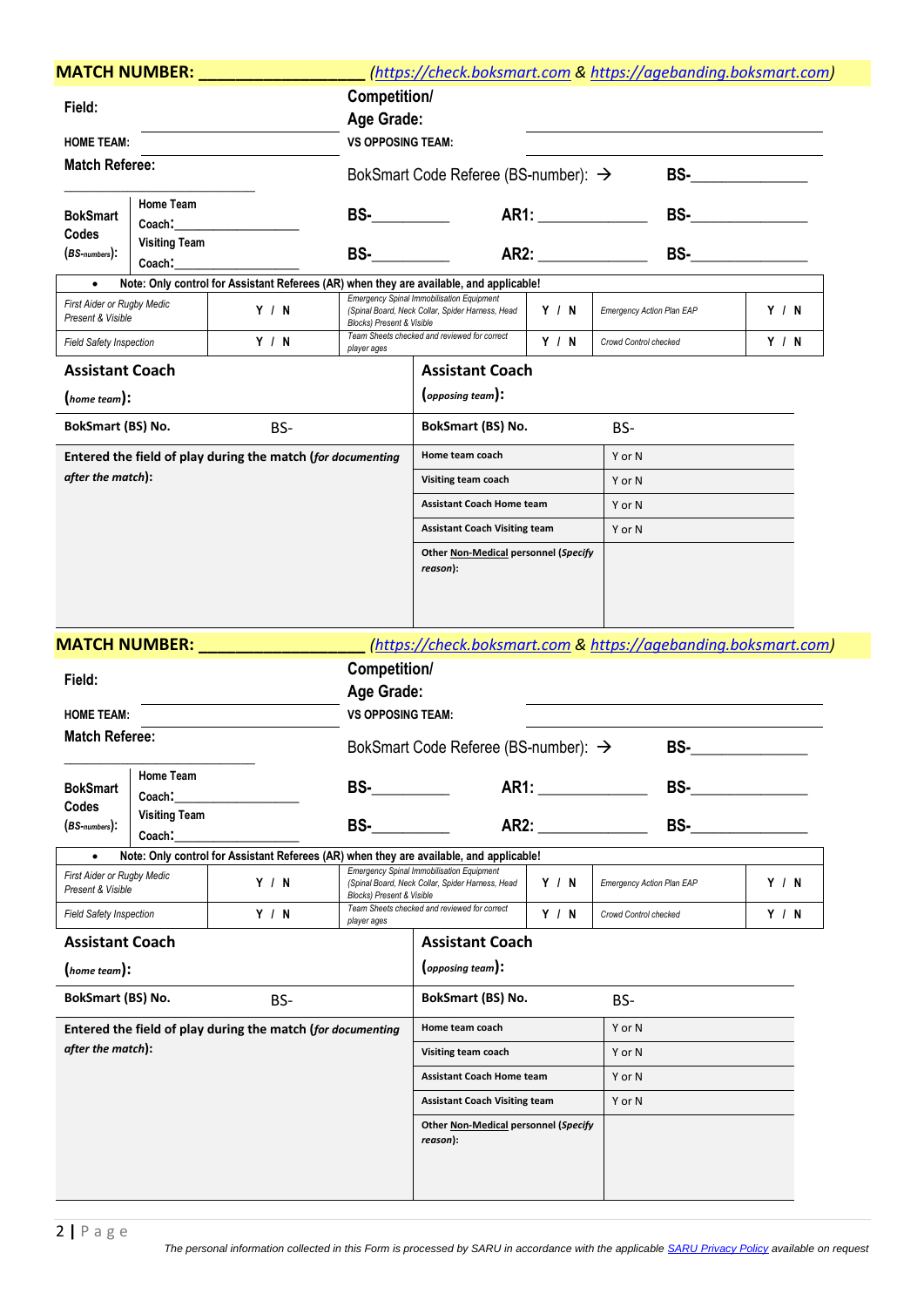| <b>MATCH NUMBER:</b>                            |                      |                                                                                         |                                      | (https://check.boksmart.com & https://agebanding.boksmart.com)                                       |             |                                  |                     |       |  |
|-------------------------------------------------|----------------------|-----------------------------------------------------------------------------------------|--------------------------------------|------------------------------------------------------------------------------------------------------|-------------|----------------------------------|---------------------|-------|--|
| Field:                                          |                      |                                                                                         | Competition/                         |                                                                                                      |             |                                  |                     |       |  |
|                                                 |                      |                                                                                         | Age Grade:                           |                                                                                                      |             |                                  |                     |       |  |
| <b>HOME TEAM:</b>                               |                      | <b>VS OPPOSING TEAM:</b>                                                                |                                      |                                                                                                      |             |                                  |                     |       |  |
| <b>Match Referee:</b>                           |                      |                                                                                         |                                      | BokSmart Code Referee (BS-number): →                                                                 |             | $BS-$                            |                     |       |  |
|                                                 | Home Team            |                                                                                         | $BS-$                                |                                                                                                      |             |                                  |                     |       |  |
| <b>BokSmart</b><br>Codes                        | Coach:               |                                                                                         |                                      |                                                                                                      |             |                                  | BS- _______________ |       |  |
| <b>Visiting Team</b><br>$(BS$ -numbers $):$     |                      | <b>BS-</b>                                                                              |                                      | AR2: AREA                                                                                            |             | BS- _______________              |                     |       |  |
| $\bullet$                                       | Coach:               | Note: Only control for Assistant Referees (AR) when they are available, and applicable! |                                      |                                                                                                      |             |                                  |                     |       |  |
| First Aider or Rugby Medic<br>Present & Visible |                      | Y / N                                                                                   | <b>Blocks) Present &amp; Visible</b> | <b>Emergency Spinal Immobilisation Equipment</b><br>(Spinal Board, Neck Collar, Spider Harness, Head | Y / N       | <b>Emergency Action Plan EAP</b> |                     | Y / N |  |
| <b>Field Safety Inspection</b>                  |                      | Y / N                                                                                   | player ages for correct player ages  | Team Sheets checked and reviewed for correct                                                         | Y / N       | Crowd Control checked            |                     | Y / N |  |
| <b>Assistant Coach</b>                          |                      |                                                                                         |                                      | <b>Assistant Coach</b>                                                                               |             |                                  |                     |       |  |
| (home team):                                    |                      |                                                                                         |                                      | (opposing team):                                                                                     |             |                                  |                     |       |  |
| BokSmart (BS) No.                               |                      | BS-                                                                                     |                                      | BokSmart (BS) No.                                                                                    |             | BS-                              |                     |       |  |
|                                                 |                      | Entered the field of play during the match (for documenting                             |                                      | Home team coach                                                                                      |             | Y or N                           |                     |       |  |
| after the match):                               |                      |                                                                                         |                                      | Visiting team coach                                                                                  |             | Y or N                           |                     |       |  |
|                                                 |                      |                                                                                         |                                      | <b>Assistant Coach Home team</b>                                                                     |             | Y or N                           |                     |       |  |
|                                                 |                      |                                                                                         |                                      | <b>Assistant Coach Visiting team</b>                                                                 |             | Y or N                           |                     |       |  |
|                                                 |                      |                                                                                         |                                      | Other Non-Medical personnel (Specify                                                                 |             |                                  |                     |       |  |
|                                                 |                      |                                                                                         |                                      | reason):                                                                                             |             |                                  |                     |       |  |
|                                                 |                      |                                                                                         |                                      |                                                                                                      |             |                                  |                     |       |  |
|                                                 |                      |                                                                                         |                                      |                                                                                                      |             |                                  |                     |       |  |
|                                                 | <b>MATCH NUMBER:</b> |                                                                                         |                                      | (https://check.boksmart.com & https://agebanding.boksmart.com)                                       |             |                                  |                     |       |  |
| Field:                                          |                      |                                                                                         | Competition/                         |                                                                                                      |             |                                  |                     |       |  |
|                                                 |                      |                                                                                         | Age Grade:                           |                                                                                                      |             |                                  |                     |       |  |
| <b>HOME TEAM:</b>                               |                      |                                                                                         | <b>VS OPPOSING TEAM:</b>             |                                                                                                      |             |                                  |                     |       |  |
| <b>Match Referee:</b>                           |                      |                                                                                         |                                      | BokSmart Code Referee (BS-number): →                                                                 |             |                                  | BS-                 |       |  |
|                                                 |                      |                                                                                         |                                      |                                                                                                      |             |                                  |                     |       |  |
| <b>BokSmart</b>                                 | Home Team<br>Coach:  |                                                                                         | <b>BS-</b>                           |                                                                                                      | AR1: ARIENT | <b>BS- BS- BS-</b>               |                     |       |  |
| <b>Codes</b>                                    | <b>Visiting Team</b> |                                                                                         |                                      |                                                                                                      |             |                                  |                     |       |  |
| $(BS$ -numbers $):$                             | Coach:               |                                                                                         | AR2:<br><b>BS-</b>                   |                                                                                                      |             | <b>BS- BS- EXECUTIVE</b>         |                     |       |  |
|                                                 |                      | Note: Only control for Assistant Referees (AR) when they are available, and applicable! |                                      |                                                                                                      |             |                                  |                     |       |  |
| First Aider or Rugby Medic<br>Present & Visible |                      | Y / N                                                                                   | <b>Blocks) Present &amp; Visible</b> | <b>Emergency Spinal Immobilisation Equipment</b><br>(Spinal Board, Neck Collar, Spider Harness, Head | Y / N       | <b>Emergency Action Plan EAP</b> |                     | Y / N |  |
| <b>Field Safety Inspection</b>                  |                      | Y / N                                                                                   | player ages                          | Team Sheets checked and reviewed for correct                                                         | Y / N       | Crowd Control checked            |                     | Y / N |  |
| <b>Assistant Coach</b>                          |                      |                                                                                         |                                      | <b>Assistant Coach</b>                                                                               |             |                                  |                     |       |  |
| (home team):                                    |                      |                                                                                         |                                      | (opposing team):                                                                                     |             |                                  |                     |       |  |
| BokSmart (BS) No.                               |                      | BS-                                                                                     |                                      | BokSmart (BS) No.                                                                                    |             | BS-                              |                     |       |  |
|                                                 |                      | Entered the field of play during the match (for documenting                             |                                      | Home team coach<br>Y or N                                                                            |             |                                  |                     |       |  |
| after the match):                               |                      |                                                                                         |                                      | Visiting team coach                                                                                  |             | Y or N                           |                     |       |  |
|                                                 |                      |                                                                                         |                                      | <b>Assistant Coach Home team</b>                                                                     |             | Y or N                           |                     |       |  |
|                                                 |                      |                                                                                         |                                      | <b>Assistant Coach Visiting team</b>                                                                 |             | Y or N                           |                     |       |  |
|                                                 |                      |                                                                                         |                                      | Other Non-Medical personnel (Specify<br>reason):                                                     |             |                                  |                     |       |  |
|                                                 |                      |                                                                                         |                                      |                                                                                                      |             |                                  |                     |       |  |
|                                                 |                      |                                                                                         |                                      |                                                                                                      |             |                                  |                     |       |  |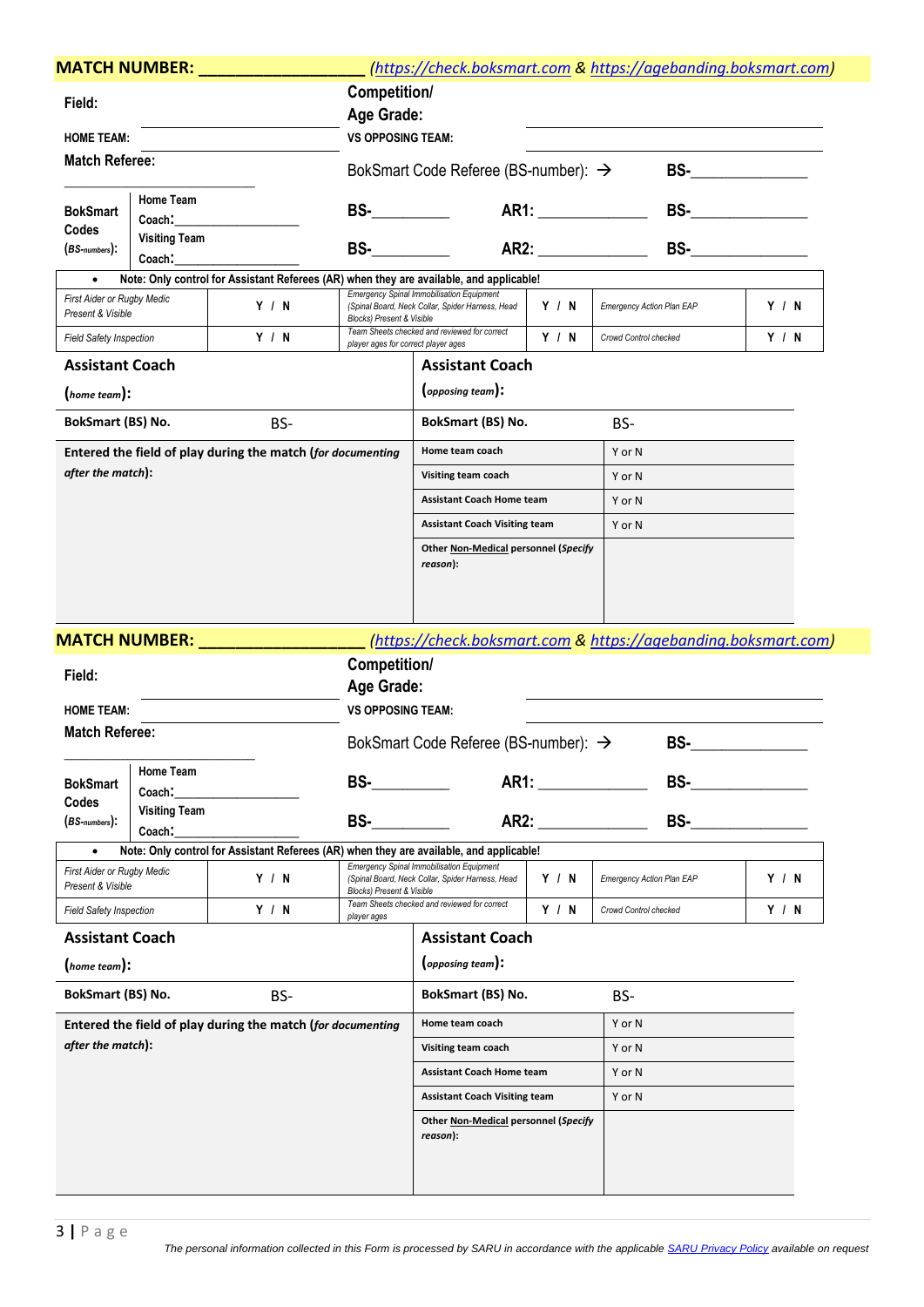|                                                                                                          | <b>MATCH NUMBER:</b>           |                                                                                         |                                      | (https://check.boksmart.com & https://agebanding.boksmart.com)                                       |       |                                  |                          |                                                                                                                                                                                                                                                                                                                                                                                                                  |  |  |
|----------------------------------------------------------------------------------------------------------|--------------------------------|-----------------------------------------------------------------------------------------|--------------------------------------|------------------------------------------------------------------------------------------------------|-------|----------------------------------|--------------------------|------------------------------------------------------------------------------------------------------------------------------------------------------------------------------------------------------------------------------------------------------------------------------------------------------------------------------------------------------------------------------------------------------------------|--|--|
| Field:                                                                                                   |                                |                                                                                         | Competition/                         |                                                                                                      |       |                                  |                          |                                                                                                                                                                                                                                                                                                                                                                                                                  |  |  |
|                                                                                                          |                                |                                                                                         | Age Grade:                           |                                                                                                      |       |                                  |                          |                                                                                                                                                                                                                                                                                                                                                                                                                  |  |  |
| <b>HOME TEAM:</b>                                                                                        |                                |                                                                                         | <b>VS OPPOSING TEAM:</b>             |                                                                                                      |       |                                  |                          |                                                                                                                                                                                                                                                                                                                                                                                                                  |  |  |
| <b>Match Referee:</b>                                                                                    |                                |                                                                                         |                                      | BokSmart Code Referee (BS-number): $\rightarrow$                                                     |       |                                  |                          |                                                                                                                                                                                                                                                                                                                                                                                                                  |  |  |
| Home Team<br><b>BokSmart</b><br>Coach:<br>Codes<br><b>Visiting Team</b><br>$(BS$ -numbers $):$<br>Coach: |                                |                                                                                         | $BS-$                                |                                                                                                      |       |                                  |                          | BS- $\frac{1}{\sqrt{1-\frac{1}{2}}\sqrt{1-\frac{1}{2}}\sqrt{1-\frac{1}{2}}\sqrt{1-\frac{1}{2}}\sqrt{1-\frac{1}{2}}\sqrt{1-\frac{1}{2}}\sqrt{1-\frac{1}{2}}\sqrt{1-\frac{1}{2}}\sqrt{1-\frac{1}{2}}\sqrt{1-\frac{1}{2}}\sqrt{1-\frac{1}{2}}\sqrt{1-\frac{1}{2}}\sqrt{1-\frac{1}{2}}\sqrt{1-\frac{1}{2}}\sqrt{1-\frac{1}{2}}\sqrt{1-\frac{1}{2}}\sqrt{1-\frac{1}{2}}\sqrt{1-\frac{1}{2}}\sqrt{1-\frac{1}{2}}\sqrt$ |  |  |
|                                                                                                          |                                |                                                                                         | <b>BS-</b>                           |                                                                                                      |       |                                  |                          |                                                                                                                                                                                                                                                                                                                                                                                                                  |  |  |
|                                                                                                          |                                | Note: Only control for Assistant Referees (AR) when they are available, and applicable! |                                      |                                                                                                      |       |                                  |                          |                                                                                                                                                                                                                                                                                                                                                                                                                  |  |  |
| First Aider or Rugby Medic<br>Present & Visible                                                          |                                | Y / N                                                                                   | <b>Blocks) Present &amp; Visible</b> | <b>Emergency Spinal Immobilisation Equipment</b><br>(Spinal Board, Neck Collar, Spider Harness, Head | Y / N | <b>Emergency Action Plan EAP</b> |                          | Y / N                                                                                                                                                                                                                                                                                                                                                                                                            |  |  |
| <b>Field Safety Inspection</b>                                                                           |                                | Y / N                                                                                   | player ages                          | Team Sheets checked and reviewed for correct                                                         | Y / N | Crowd Control checked            |                          | Y / N                                                                                                                                                                                                                                                                                                                                                                                                            |  |  |
| <b>Assistant Coach</b>                                                                                   |                                |                                                                                         |                                      | <b>Assistant Coach</b>                                                                               |       |                                  |                          |                                                                                                                                                                                                                                                                                                                                                                                                                  |  |  |
| (home team):                                                                                             |                                |                                                                                         |                                      | (opposing team):                                                                                     |       |                                  |                          |                                                                                                                                                                                                                                                                                                                                                                                                                  |  |  |
| <b>BokSmart (BS) No.</b>                                                                                 |                                | BS-                                                                                     |                                      | <b>BokSmart (BS) No.</b>                                                                             |       | BS-                              |                          |                                                                                                                                                                                                                                                                                                                                                                                                                  |  |  |
|                                                                                                          |                                | Entered the field of play during the match (for documenting                             |                                      | Home team coach                                                                                      |       | Y or N                           |                          |                                                                                                                                                                                                                                                                                                                                                                                                                  |  |  |
| after the match):                                                                                        |                                |                                                                                         |                                      | Visiting team coach                                                                                  |       | Y or N                           |                          |                                                                                                                                                                                                                                                                                                                                                                                                                  |  |  |
|                                                                                                          |                                |                                                                                         |                                      | <b>Assistant Coach Home team</b>                                                                     |       | Y or N                           |                          |                                                                                                                                                                                                                                                                                                                                                                                                                  |  |  |
|                                                                                                          |                                |                                                                                         |                                      | <b>Assistant Coach Visiting team</b>                                                                 |       | Y or N                           |                          |                                                                                                                                                                                                                                                                                                                                                                                                                  |  |  |
|                                                                                                          |                                |                                                                                         |                                      | Other Non-Medical personnel (Specify<br>reason):                                                     |       |                                  |                          |                                                                                                                                                                                                                                                                                                                                                                                                                  |  |  |
|                                                                                                          | <b>MATCH NUMBER:</b>           |                                                                                         |                                      | (https://check.boksmart.com & https://agebanding.boksmart.com)                                       |       |                                  |                          |                                                                                                                                                                                                                                                                                                                                                                                                                  |  |  |
| Field:                                                                                                   |                                |                                                                                         | Competition/                         |                                                                                                      |       |                                  |                          |                                                                                                                                                                                                                                                                                                                                                                                                                  |  |  |
|                                                                                                          |                                |                                                                                         | Age Grade:                           |                                                                                                      |       |                                  |                          |                                                                                                                                                                                                                                                                                                                                                                                                                  |  |  |
| <b>HOME TEAM:</b>                                                                                        |                                |                                                                                         | <b>VS OPPOSING TEAM:</b>             |                                                                                                      |       |                                  |                          |                                                                                                                                                                                                                                                                                                                                                                                                                  |  |  |
| <b>Match Referee:</b>                                                                                    |                                |                                                                                         |                                      | BokSmart Code Referee (BS-number): $\rightarrow$                                                     |       |                                  | BS-                      |                                                                                                                                                                                                                                                                                                                                                                                                                  |  |  |
| <b>BokSmart</b>                                                                                          | Home Team<br>Coach:            |                                                                                         | <b>BS-</b>                           |                                                                                                      |       |                                  |                          | <b>BS- BS- EXISTENT</b>                                                                                                                                                                                                                                                                                                                                                                                          |  |  |
| Codes<br>$(BS$ -numbers $):$                                                                             | <b>Visiting Team</b><br>Coach: |                                                                                         | BS-                                  | AR2: AREA                                                                                            |       |                                  | <b>BS- BS- EXECUTIVE</b> |                                                                                                                                                                                                                                                                                                                                                                                                                  |  |  |
|                                                                                                          |                                | Note: Only control for Assistant Referees (AR) when they are available, and applicable! |                                      |                                                                                                      |       |                                  |                          |                                                                                                                                                                                                                                                                                                                                                                                                                  |  |  |
| <b>First Aider or Rugby Medic</b><br>Present & Visible                                                   |                                | Y / N                                                                                   | <b>Blocks) Present &amp; Visible</b> | <b>Emergency Spinal Immobilisation Equipment</b><br>(Spinal Board, Neck Collar, Spider Harness, Head | Y / N | <b>Emergency Action Plan EAP</b> |                          | Y / N                                                                                                                                                                                                                                                                                                                                                                                                            |  |  |
| <b>Field Safety Inspection</b>                                                                           |                                | Y / N                                                                                   | player ages                          | Team Sheets checked and reviewed for correct                                                         | Y / N | Crowd Control checked            |                          | Y / N                                                                                                                                                                                                                                                                                                                                                                                                            |  |  |
| <b>Assistant Coach</b>                                                                                   |                                |                                                                                         |                                      | <b>Assistant Coach</b>                                                                               |       |                                  |                          |                                                                                                                                                                                                                                                                                                                                                                                                                  |  |  |
| (home team):                                                                                             |                                |                                                                                         |                                      | (opposing team):                                                                                     |       |                                  |                          |                                                                                                                                                                                                                                                                                                                                                                                                                  |  |  |
| <b>BokSmart (BS) No.</b>                                                                                 |                                | BS-                                                                                     |                                      | BokSmart (BS) No.                                                                                    |       | BS-                              |                          |                                                                                                                                                                                                                                                                                                                                                                                                                  |  |  |
| Entered the field of play during the match (for documenting                                              |                                |                                                                                         | Home team coach<br>Y or N            |                                                                                                      |       |                                  |                          |                                                                                                                                                                                                                                                                                                                                                                                                                  |  |  |
| after the match):                                                                                        |                                |                                                                                         |                                      | Visiting team coach                                                                                  |       | Y or N                           |                          |                                                                                                                                                                                                                                                                                                                                                                                                                  |  |  |
|                                                                                                          |                                |                                                                                         |                                      | <b>Assistant Coach Home team</b>                                                                     |       | Y or N                           |                          |                                                                                                                                                                                                                                                                                                                                                                                                                  |  |  |
|                                                                                                          |                                |                                                                                         |                                      | <b>Assistant Coach Visiting team</b>                                                                 |       | Y or N                           |                          |                                                                                                                                                                                                                                                                                                                                                                                                                  |  |  |
|                                                                                                          |                                |                                                                                         |                                      | Other Non-Medical personnel (Specify<br>reason):                                                     |       |                                  |                          |                                                                                                                                                                                                                                                                                                                                                                                                                  |  |  |
|                                                                                                          |                                |                                                                                         |                                      |                                                                                                      |       |                                  |                          |                                                                                                                                                                                                                                                                                                                                                                                                                  |  |  |